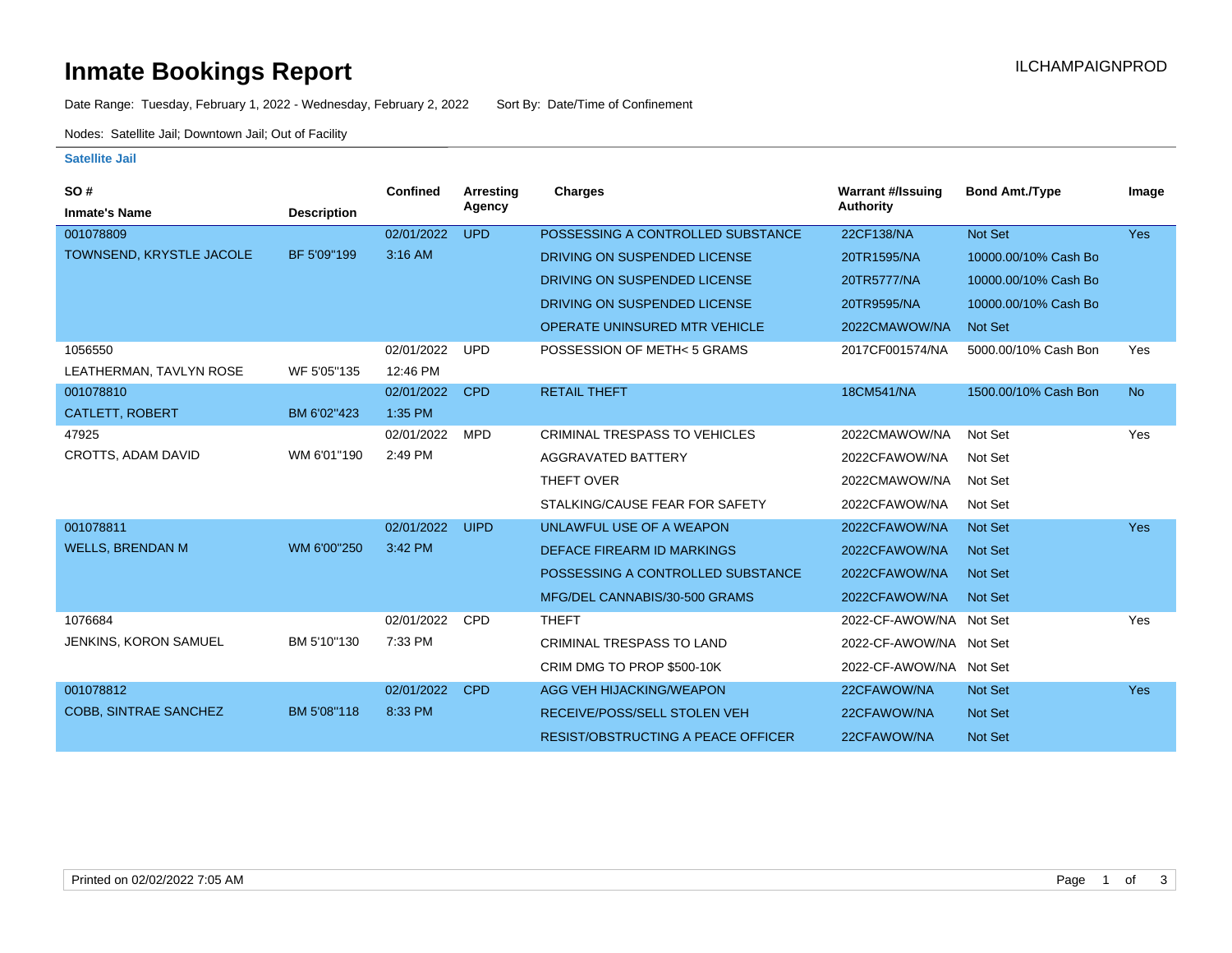# **Inmate Bookings Report Installation Control Control Control Control Control Control Control Control Control Control Control Control Control Control Control Control Control Control Control Control Control Control Control**

Date Range: Tuesday, February 1, 2022 - Wednesday, February 2, 2022 Sort By: Date/Time of Confinement

Nodes: Satellite Jail; Downtown Jail; Out of Facility

#### **Satellite Jail**

| <b>SO#</b>               |                    | Confined   | Arresting | Charges                            | Warrant #/Issuing | <b>Bond Amt./Type</b> | Image     |
|--------------------------|--------------------|------------|-----------|------------------------------------|-------------------|-----------------------|-----------|
| <b>Inmate's Name</b>     | <b>Description</b> |            | Agency    |                                    | Authority         |                       |           |
| 1051953                  |                    | 02/02/2022 | UPD       | AGGRAVATED DOMESTIC BATTERY        | 2022CFAWOW/NA     | Not Set               | <b>No</b> |
| WINSTON, ALYSSIA LETEECE | BF 5'07"140        | $4:29$ AM  |           | <b>UNLAWFUL RESTRAINT</b>          | 2022CFAWOW/NA     | Not Set               |           |
|                          |                    |            |           | AGG BATTERY/PEACE OFFICER          | 2022CFAWOW/NA     | Not Set               |           |
|                          |                    |            |           | RESIST/OBSTRUCTING A PEACE OFFICER | 2022CFAWOW/NA     | Not Set               |           |
|                          |                    |            |           | CRIM DMG/GOVT PROP/<\$500          | 2022CFAWOW/NA     | Not Set               |           |

**Total Satellite .8**